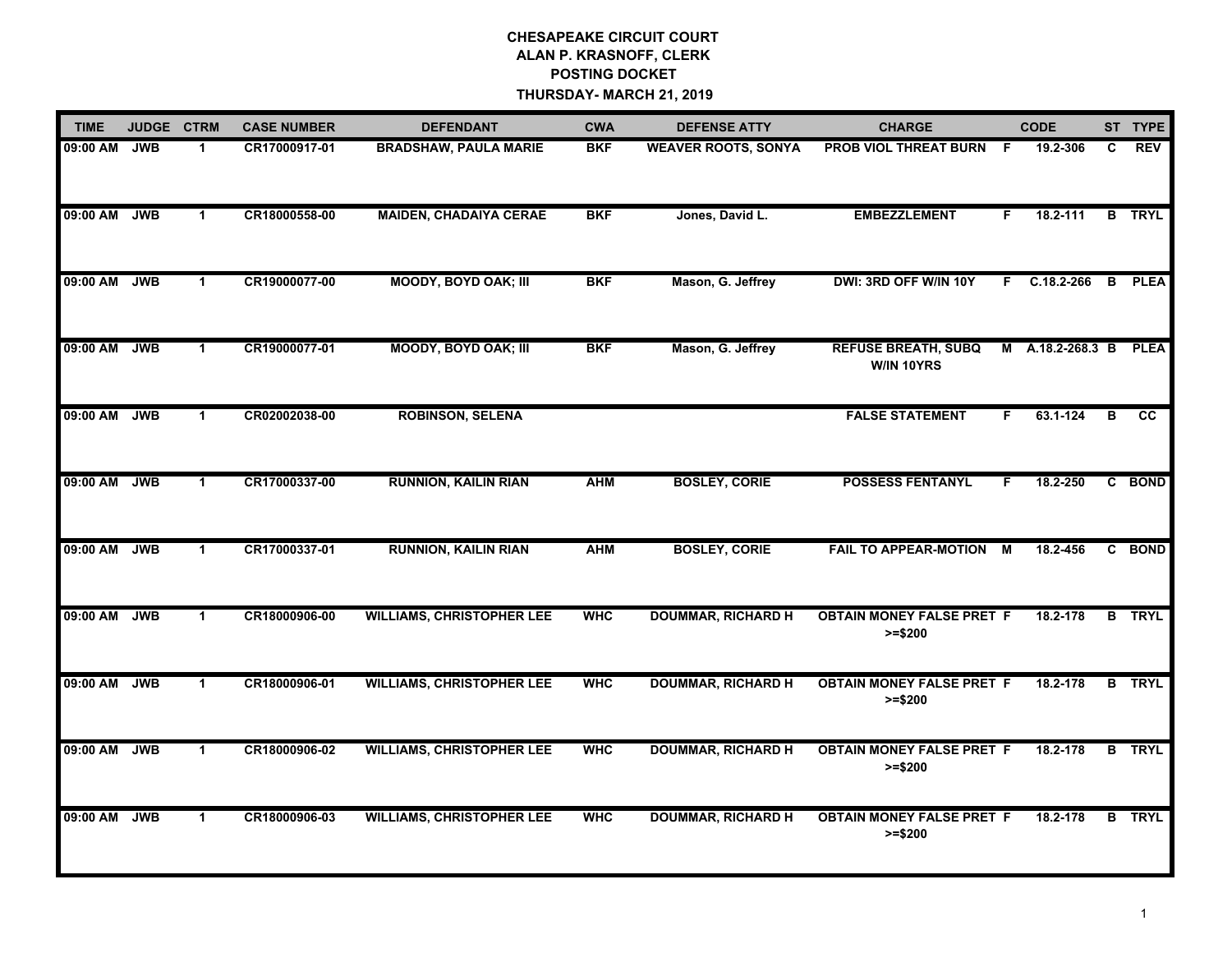| <b>TIME</b>  | JUDGE CTRM |              | <b>CASE NUMBER</b> | <b>DEFENDANT</b>                 | <b>CWA</b> | <b>DEFENSE ATTY</b>         | <b>CHARGE</b>                                  | <b>CODE</b> | ST TYPE       |
|--------------|------------|--------------|--------------------|----------------------------------|------------|-----------------------------|------------------------------------------------|-------------|---------------|
| 09:00 AM     | <b>JWB</b> | 1            | CR18000906-04      | <b>WILLIAMS, CHRISTOPHER LEE</b> | <b>WHC</b> | <b>DOUMMAR, RICHARD H</b>   | <b>OBTAIN MONEY FALSE PRET F</b><br>$>= $200$  | 18.2-178    | <b>B</b> TRYL |
| 09:00 AM JWB |            | 1            | CR18000906-05      | <b>WILLIAMS, CHRISTOPHER LEE</b> | <b>WHC</b> | <b>DOUMMAR, RICHARD H</b>   | <b>OBTAIN MONEY FALSE PRET F</b><br>$>= $200$  | 18.2-178    | <b>B</b> TRYL |
| 09:00 AM     | <b>JWB</b> | 1            | CR18000906-06      | <b>WILLIAMS, CHRISTOPHER LEE</b> | <b>WHC</b> | <b>DOUMMAR, RICHARD H</b>   | <b>OBTAIN MONEY FALSE PRET F</b><br>$>= $200$  | 18.2-178    | <b>B</b> TRYL |
| 09:00 AM     | <b>JWB</b> | 1            | CR18000906-07      | <b>WILLIAMS, CHRISTOPHER LEE</b> | <b>WHC</b> | <b>DOUMMAR, RICHARD H</b>   | <b>CONSPIRE/AID/ABET</b><br>F<br>LARCENY>\$200 | 18.2-23     | <b>B</b> TRYL |
| 09:00 AM     | <b>JWB</b> | 1            | CR18000905-00      | <b>WILLIAMS, DONNA LEE</b>       | <b>WHC</b> | <b>BROCCOLETTI, JAMES O</b> | <b>OBTAIN MONEY FALSE PRET F</b><br>$>= $200$  | 18.2-178    | <b>B</b> TRYL |
| 09:00 AM     | <b>JWB</b> | 1            | CR18000905-01      | <b>WILLIAMS, DONNA LEE</b>       | <b>WHC</b> | <b>BROCCOLETTI, JAMES O</b> | <b>OBTAIN MONEY FALSE PRET F</b><br>$>= $200$  | 18.2-178    | <b>B</b> TRYL |
| 09:00 AM     | <b>JWB</b> | 1            | CR18000905-02      | <b>WILLIAMS, DONNA LEE</b>       | <b>WHC</b> | <b>BROCCOLETTI, JAMES O</b> | <b>OBTAIN MONEY FALSE PRET F</b><br>$>= $200$  | 18.2-178    | <b>B</b> TRYL |
| 09:00 AM JWB |            | $\mathbf 1$  | CR18000905-03      | <b>WILLIAMS, DONNA LEE</b>       | <b>WHC</b> | <b>BROCCOLETTI, JAMES O</b> | <b>OBTAIN MONEY FALSE PRET F</b><br>$>= $200$  | 18.2-178    | <b>B</b> TRYL |
| 09:00 AM JWB |            | $\mathbf{1}$ | CR18000905-04      | <b>WILLIAMS, DONNA LEE</b>       | <b>WHC</b> | <b>BROCCOLETTI, JAMES O</b> | <b>OBTAIN MONEY FALSE PRET F</b><br>$>= $200$  | 18.2-178    | <b>B</b> TRYL |
| 09:00 AM     | <b>JWB</b> | 1            | CR18000905-05      | <b>WILLIAMS, DONNA LEE</b>       | <b>WHC</b> | <b>BROCCOLETTI, JAMES O</b> | <b>OBTAIN MONEY FALSE PRET F</b><br>$>= $200$  | 18.2-178    | <b>B</b> TRYL |
| 09:00 AM     | <b>JWB</b> | 1            | CR18000905-06      | <b>WILLIAMS, DONNA LEE</b>       | <b>WHC</b> | <b>BROCCOLETTI, JAMES O</b> | <b>OBTAIN MONEY FALSE PRET F</b><br>$>= $200$  | 18.2-178    | C TRYL        |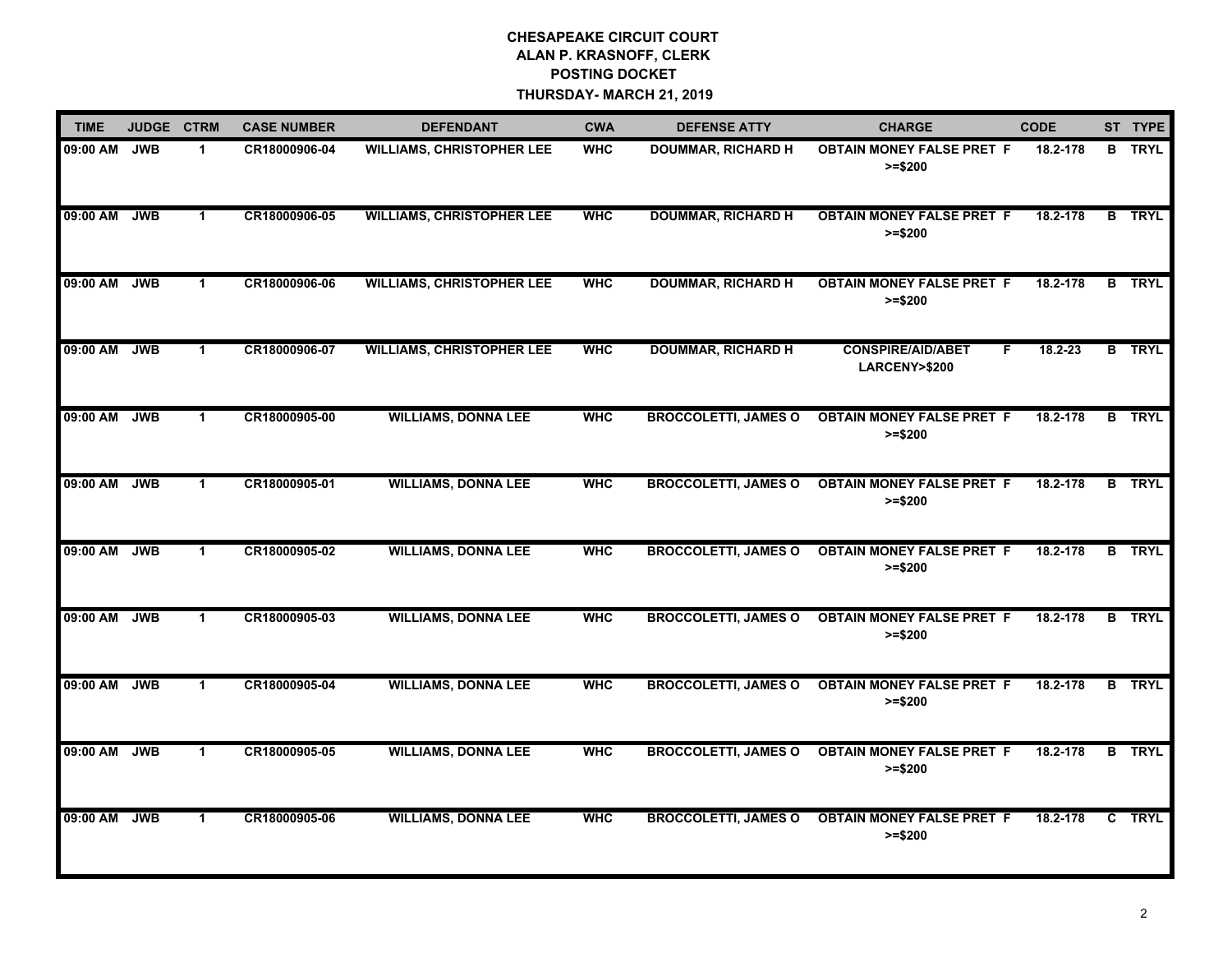| <b>TIME</b> | JUDGE CTRM |                | <b>CASE NUMBER</b> | <b>DEFENDANT</b>                 | <b>CWA</b> | <b>DEFENSE ATTY</b>         | <b>CHARGE</b>                               |    | <b>CODE</b> |    | ST TYPE       |
|-------------|------------|----------------|--------------------|----------------------------------|------------|-----------------------------|---------------------------------------------|----|-------------|----|---------------|
| 09:00 AM    | <b>JWB</b> | $\mathbf{1}$   | CR18000905-07      | <b>WILLIAMS, DONNA LEE</b>       | <b>WHC</b> | <b>BROCCOLETTI, JAMES O</b> | <b>CONSPIRE TO COMMIT</b><br><b>LARCENY</b> | F. | 18.2-23     |    | <b>B</b> TRYL |
| 09:00 AM    | <b>RDS</b> | 5              | CR18002171-00      | <b>CAVANA, JOSHUA KEITH</b>      | <b>AJS</b> | <b>SINGLETON, KENNETH L</b> | <b>POSSESS HEROIN</b>                       | F. | 18.2-250    |    | C JURY        |
| 09:00 AM    | <b>RDS</b> | $\overline{5}$ | CR18002171-01      | <b>CAVANA, JOSHUA KEITH</b>      | <b>AJS</b> | <b>SINGLETON, KENNETH L</b> | ABUSE CHILD, DISREGARD F<br><b>LIFE</b>     |    | 18.2-371.1  | C  | <b>JURY</b>   |
| 09:00 AM    | <b>RDS</b> | 5              | CR18002171-02      | <b>CAVANA, JOSHUA KEITH</b>      | <b>AJS</b> | <b>SINGLETON, KENNETH L</b> | <b>POSSESS DRUG</b><br><b>PARAPHERNALIA</b> | М  | 54.1-3466   |    | C JURY        |
| 09:00 AM    | <b>RDS</b> | 5              | CR19000284-00      | <b>CAVANA, JOSHUA KEITH</b>      | <b>AJS</b> | <b>SINGLETON, KENNETH L</b> | <b>POSSESS COCAINE</b>                      | F  | 18.2-250    |    | C JURY        |
| 09:00 AM    | <b>RDS</b> | 5              | CR19000284-01      | <b>CAVANA, JOSHUA KEITH</b>      | <b>AJS</b> | <b>SINGLETON, KENNETH L</b> | POSSESS AMPHETAMINE F                       |    | 18.2-250    |    | C JURY        |
| 09:00 AM    | <b>RDS</b> | 5              | CR18000421-00      | <b>JONES, NATHANIEL LEE</b>      | <b>MLK</b> | Jones, David L.             | <b>MANUPWID HEROIN 2ND</b><br><b>OFF</b>    | F  | 18.2-248    |    | C SENR        |
| 09:00 AM    | <b>RDS</b> | 5              | CR18000421-00      | <b>JONES, NATHANIEL LEE</b>      | <b>MLK</b> | Jones, David L.             | <b>MANUPWID HEROIN 2ND</b><br><b>OFF</b>    | F. | 18.2-248    | C. | <b>MOT</b>    |
| 09:00 AM    | <b>RAB</b> | $\overline{7}$ | CR09000130-01      | <b>DRENNAN, JON STEVEN; JR</b>   | <b>MLK</b> | Black, Hugh E.; III         | <b>VIOL PROB (CONSTRUCTION F</b><br>FRAUD)  |    | 19.2-306    |    | <b>RE</b>     |
| 09:00 AM    | <b>RAB</b> | $\overline{7}$ | CR11002287-05      | <b>FARROW, RASHARD DEVONTE</b>   | <b>MAP</b> | <b>KORSLUND, ERIC</b>       | PROB VIOL GRAND LARCENY F                   |    | 19.2-306    |    | C BOND        |
| 09:00 AM    | <b>RAB</b> | $\overline{7}$ | CR15000971-01      | <b>HARRIS, JAMES QUINTON; JR</b> | <b>AHM</b> | <b>BARLOW, JASON A</b>      | <b>SUSP SNT VIOL (GRAND</b><br>LARCENY)     | F. | 19.2-306    | в  | <b>REV</b>    |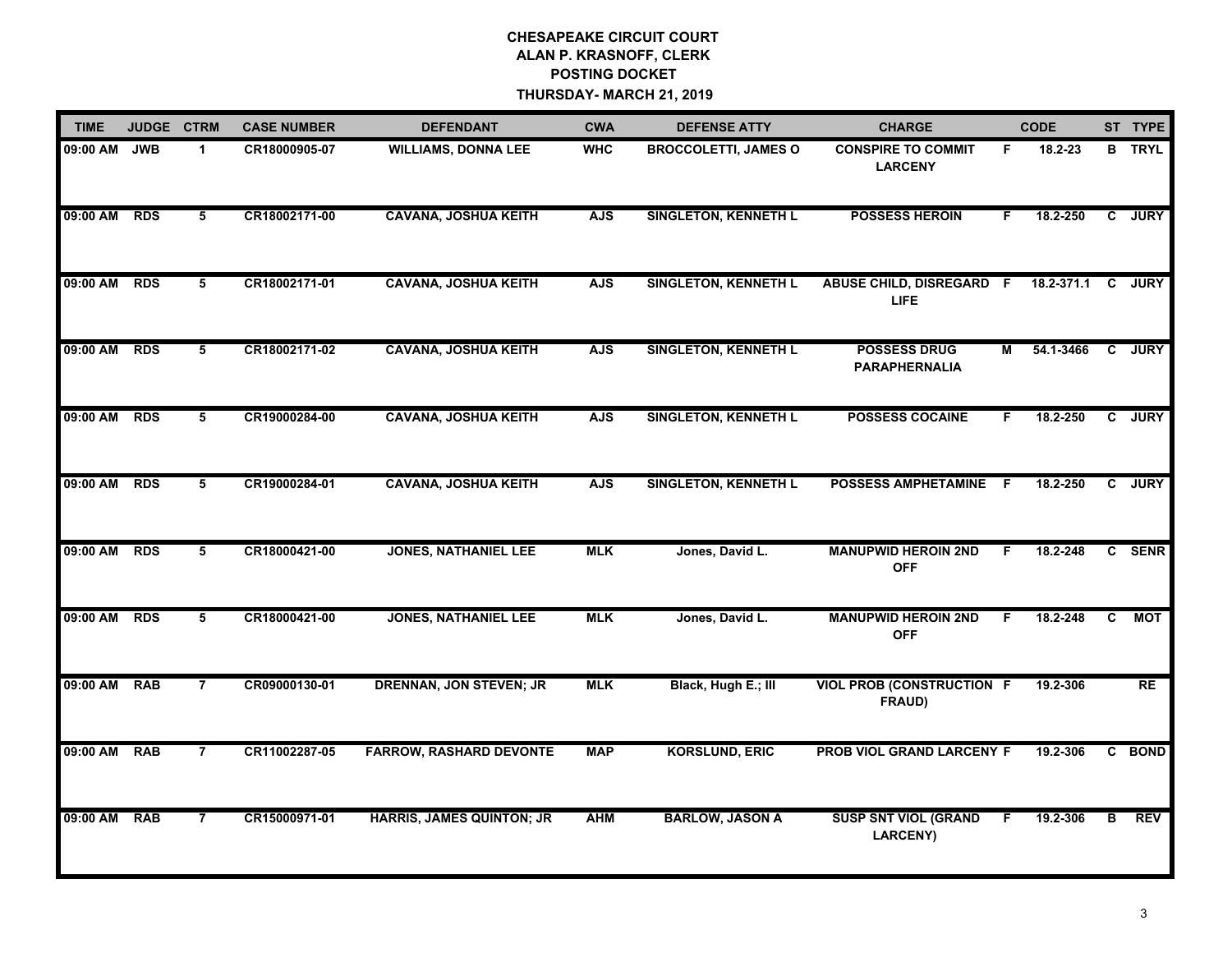| <b>TIME</b>   | JUDGE CTRM |                | <b>CASE NUMBER</b> | <b>DEFENDANT</b>                | <b>CWA</b> | <b>DEFENSE ATTY</b>       | <b>CHARGE</b>                                     |              | <b>CODE</b>     |          | ST TYPE         |
|---------------|------------|----------------|--------------------|---------------------------------|------------|---------------------------|---------------------------------------------------|--------------|-----------------|----------|-----------------|
| 09:00 AM      | <b>RAB</b> | $\overline{7}$ | CR18002181-00      | <b>HOLLEY, JAMES ERVIN</b>      | <b>AHM</b> | <b>FLANDERS, JOSHUA B</b> | DRIVE HABITUAL OFF: 2ND+ F<br><b>OFF</b>          |              | B.46.2-357      | C        | MOT             |
| 09:00 AM RAB  |            | $\overline{7}$ | CR18002181-01      | <b>HOLLEY, JAMES ERVIN</b>      | <b>AHM</b> | <b>FLANDERS, JOSHUA B</b> | <b>DWI: 1ST</b>                                   |              | M A.18.2-266 C  |          | MOT             |
| 09:00 AM      | <b>RAB</b> | $\overline{7}$ | CR19000226-00      | <b>HOLLEY, JAMES ERVIN</b>      | <b>AHM</b> | <b>FLANDERS, JOSHUA B</b> | <b>DISPLAY FICTITIOUS TAGS M</b>                  |              | $46.2 - 613(2)$ | C.       | <b>MOT</b>      |
| 09:00 AM RAB  |            | $\overline{7}$ | CR19000556-00      | HUMM, TIMOTHY JAMES; JR         | <b>MLK</b> | <b>FLANDERS, JOSHUA B</b> | <b>BOND APPEAL</b>                                | $\mathbf{o}$ | 19.2-124        |          | C BOND          |
| 09:00 AM      | RAB        | $\overline{7}$ | CR15002202-00      | POTTER, JUAN EDWARD             | <b>MAP</b> | <b>JANKELL, PETER</b>     | <b>OBTAIN PRESCRIP BY</b><br><b>FRAUD</b>         | F.           | 18.2-258.1      | <b>C</b> | <b>ROL</b>      |
| 09:00 AM      | <b>RAB</b> | $\overline{7}$ | CR17002031-00      | <b>SIMMONS, TERRION LATRELL</b> | <b>AEP</b> | <b>SACKS, ANDREW M</b>    | FELON POSSESS FIREARM F                           |              | 18.2-308.2 C    |          | C.              |
| 09:00 AM      | <b>RAB</b> | $\overline{7}$ | CR17002031-01      | <b>SIMMONS, TERRION LATRELL</b> | <b>AEP</b> | <b>SACKS, ANDREW M</b>    | <b>MAINTAIN/ASSOC COMMON M</b><br><b>NUISANCE</b> |              | $4.1 - 317$     | C        | C               |
| 09:01 AM MATA |            | 6              | CR16000671-01      | <b>BAILEY, LATRICIA ANN</b>     | <b>MLK</b> | SWIFT-SHERARD, Sanita A.  | <b>PROB VIOL (POSSESS</b><br><b>COCAINE)</b>      | F            | 19.2-306        | C        | DC              |
| 09:01 AM MATA |            | 6              | CR18000933-00      | <b>BAILEY, LATRICIA ANN</b>     | <b>MLK</b> | <b>WENTWORTH, RACHEL</b>  | <b>PETIT LARCENY 3RD+</b><br><b>OFFENSE</b>       | F            | 18.2-96         | C        | $\overline{DC}$ |
| 09:01 AM MATA |            | 6              | CR18000933-01      | <b>BAILEY, LATRICIA ANN</b>     | <b>MLK</b> | <b>WENTWORTH, RACHEL</b>  | <b>POSSESS COCAINE</b>                            | F            | 18.2-250        | C        | DC              |
| 09:01 AM MATA |            | 6              | CR18000933-02      | <b>BAILEY, LATRICIA ANN</b>     | <b>MLK</b> | <b>WENTWORTH, RACHEL</b>  | <b>GRAND LARCENY</b>                              | F            | 18.2-95         | C.       | $\overline{DC}$ |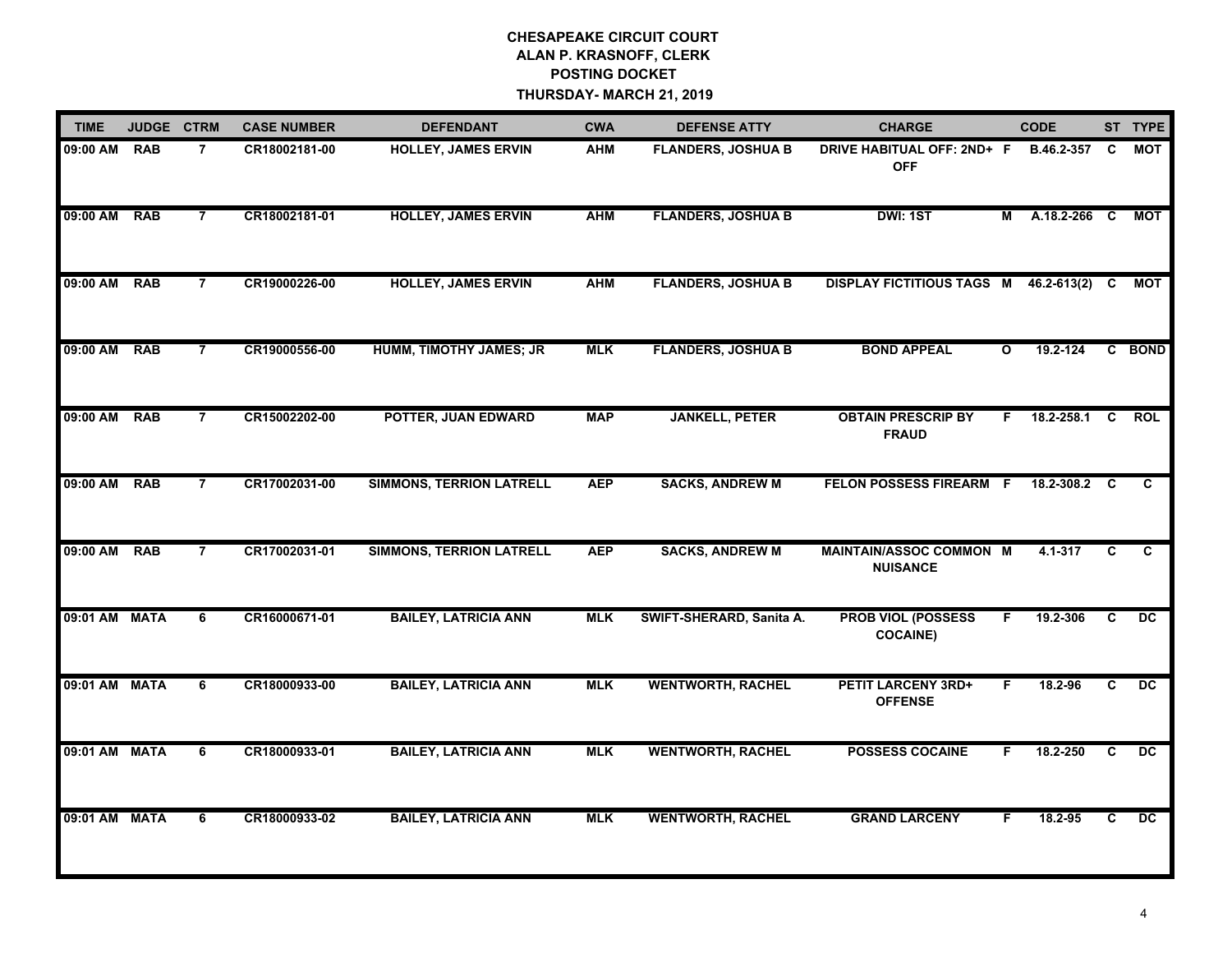| <b>TIME</b>   | JUDGE CTRM |   | <b>CASE NUMBER</b> | <b>DEFENDANT</b>               | <b>CWA</b> | <b>DEFENSE ATTY</b>       | <b>CHARGE</b>                                |     | <b>CODE</b> |    | ST TYPE         |
|---------------|------------|---|--------------------|--------------------------------|------------|---------------------------|----------------------------------------------|-----|-------------|----|-----------------|
| 09:01 AM MATA |            | 6 | CR18001368-00      | CLARK, DAVID ASHBERRY; JR      | <b>WHC</b> | <b>BARLOW, JASON</b>      | <b>PETIT LARCENY: 3RD+</b><br><b>OFFENSE</b> | F.  | 18.2-96     | C  | <b>DC</b>       |
| 09:01 AM MATA |            | 6 | CR11001194-06      | <b>COLTRAIN, JUSTIN ANDREW</b> |            | <b>PASS, STEPHANIE P</b>  | <b>VIOL PROBATION ON FEL F</b><br><b>OFF</b> |     | 19.2-306    | в  | DC              |
| 09:01 AM MATA |            | 6 | CR12002866-07      | <b>COLTRAIN, JUSTIN ANDREW</b> |            | <b>PASS, STEPHANIE P</b>  | <b>VIOL PROBATION ON FEL</b><br><b>OFF</b>   | - F | 19.2-306    | в  | DC.             |
| 09:01 AM MATA |            | 6 | CR16000019-00      | <b>COLTRAIN, JUSTIN ANDREW</b> |            | <b>PASS, STEPHANIE P</b>  | <b>GRAND LARCENY</b>                         | F   | 18.2-95     | в  | <b>DC</b>       |
| 09:01 AM MATA |            | 6 | CR19000193-00      | <b>COLTRAIN, JUSTIN ANDREW</b> | <b>AHM</b> | James, Andrew K.          | <b>POSSESS HEROIN</b>                        | F   | 18.2-250    | в  | DC              |
| 09:01 AM MATA |            | 6 | CR17002122-00      | <b>CONOVER, CHASE ALLEN</b>    | <b>JAF</b> | <b>BARLOW, JASON A</b>    | <b>POSSESS</b><br><b>METHAMPHETAMINE</b>     | F   | 18.2-250    | в  | $\overline{DC}$ |
| 09:01 AM MATA |            | 6 | CR11001356-02      | <b>CUETO, GINGER MARIE</b>     |            | <b>BLACK, HUGH E; III</b> | <b>VIOL PROBATION ON FEL</b><br><b>OFF</b>   | F.  | 19.2-306    | C. | DC.             |
| 09:01 AM MATA |            | 6 | CR11001759-02      | <b>CUETO, GINGER MARIE</b>     |            | <b>BLACK, HUGH E; III</b> | <b>VIOL PROBATION ON FEL</b><br><b>OFF</b>   | -F  | 19.2-306    | C  | <b>DC</b>       |
| 09:01 AM MATA |            | 6 | CR05A01085-01      | <b>DUNNING, MORGAN JAY</b>     | <b>AJS</b> | <b>OXENHAM, CARA P</b>    | <b>VIOL PROBATION ON FEL F</b><br><b>OFF</b> |     | 19.2-306    | C  | $\overline{DC}$ |
| 09:01 AM MATA |            | 6 | CR05A01085-01      | <b>DUNNING, MORGAN JAY</b>     | <b>AJS</b> | <b>OXENHAM, CARA P</b>    | <b>VIOL PROBATION ON FEL F</b><br><b>OFF</b> |     | 19.2-306    | C  | RE              |
| 09:01 AM MATA |            | 6 | CR08001765-01      | <b>DUNNING, MORGAN JAY</b>     | <b>AJS</b> | <b>OXENHAM, CARA P</b>    | <b>VIOL PROBATION ON FEL F</b><br><b>OFF</b> |     | 19.2-306    | C  | DC.             |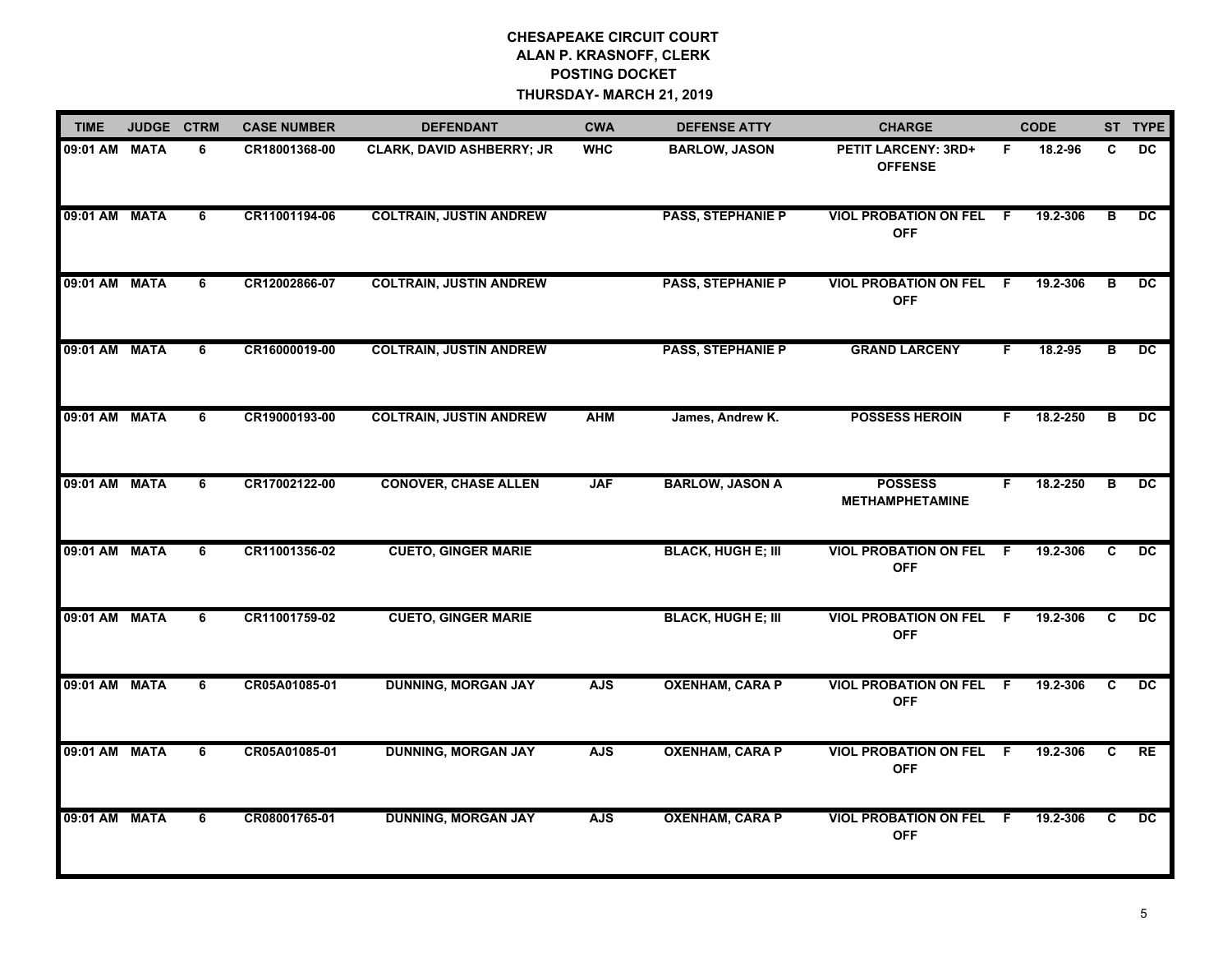| <b>TIME</b>   | JUDGE CTRM  |   | <b>CASE NUMBER</b> | <b>DEFENDANT</b>               | <b>CWA</b> | <b>DEFENSE ATTY</b>     | <b>CHARGE</b>                                |     | <b>CODE</b> |                | ST TYPE         |
|---------------|-------------|---|--------------------|--------------------------------|------------|-------------------------|----------------------------------------------|-----|-------------|----------------|-----------------|
| 09:01 AM MATA |             | 6 | CR08001765-01      | <b>DUNNING, MORGAN JAY</b>     | <b>AJS</b> | <b>OXENHAM, CARA P</b>  | <b>VIOL PROBATION ON FEL</b><br><b>OFF</b>   | - F | 19.2-306    | C              | <b>RE</b>       |
| 09:01 AM MATA |             | 6 | CR11001680-01      | <b>DUNNING, MORGAN JAY</b>     | <b>AJS</b> | <b>OXENHAM, CARA P</b>  | <b>VIOL PROBATION ON FEL F</b><br><b>OFF</b> |     | 19.2-306    | C              | <b>DC</b>       |
| 09:01 AM MATA |             | 6 | CR11001680-01      | <b>DUNNING, MORGAN JAY</b>     | <b>AJS</b> | <b>OXENHAM, CARA P</b>  | <b>VIOL PROBATION ON FEL F</b><br><b>OFF</b> |     | 19.2-306    | C              | <b>RE</b>       |
| 09:01 AM MATA |             | 6 | CR13002311-03      | <b>GRANT, JAMES ARNOLD; JR</b> |            | <b>SWEENEY, B COLIN</b> | <b>VIOL PROBATION ON FEL F</b><br><b>OFF</b> |     | 19.2-306    | C.             | <b>DC</b>       |
| 09:01 AM MATA |             | 6 | CR14000600-01      | <b>GRANT, JAMES ARNOLD; JR</b> |            | <b>MELTON, JAMES</b>    | <b>VIOL PROBATION ON FEL</b><br><b>OFF</b>   | -F. | 19.2-306    | C              | <b>DC</b>       |
| 09:01 AM MATA |             | 6 | CR17000042-07      | <b>HAMMEREN, CLAUDIA ANNE</b>  |            | <b>SWEENEY, B COLIN</b> | <b>PROB VIOL (POSSESS</b><br><b>HEROIN)</b>  | F   | 19.2-306    | $\overline{c}$ | $\overline{DC}$ |
| 09:01 AM MATA |             | 6 | CR17000042-08      | HAMMEREN, CLAUDIA ANNE         |            | <b>SWEENEY, B COLIN</b> | <b>PROB VIOL (POSSESS</b><br><b>HEROIN)</b>  | F.  | 19.2-306    | C              | DC              |
| 09:01 AM MATA |             | 6 | CR17000042-10      | HAMMEREN, CLAUDIA ANNE         |            | <b>SWEENEY, B COLIN</b> | <b>GD BEH VIOL(POSS CONTR M</b><br>PARAPH)   |     | 19.2-306    | C              | <b>DC</b>       |
| 09:01 AM MATA |             | 6 | CR17000042-12      | <b>HAMMEREN, CLAUDIA ANNE</b>  |            | <b>SWEENEY, B COLIN</b> | <b>GD BEH VIOL(POSS CONTR M</b><br>PARAPH)   |     | 19.2-306    | C.             | DC              |
| 09:01 AM MATA |             | 6 | CR17000042-13      | <b>HAMMEREN, CLAUDIA ANNE</b>  |            | <b>SWEENEY, B COLIN</b> | <b>GOOD BEHAV VIOL (DUI: 1ST M</b><br>OFF)   |     | 19.2-306    | C.             | DC              |
| 09:01 AM      | <b>MATA</b> | 6 | CR17000042-14      | <b>HAMMEREN, CLAUDIA ANNE</b>  |            | <b>SWEENEY, B COLIN</b> | <b>GD BEH VIOL(DRIV ON REV'D M</b><br>LIC)   |     | 19.2-306    | C              | $\overline{DC}$ |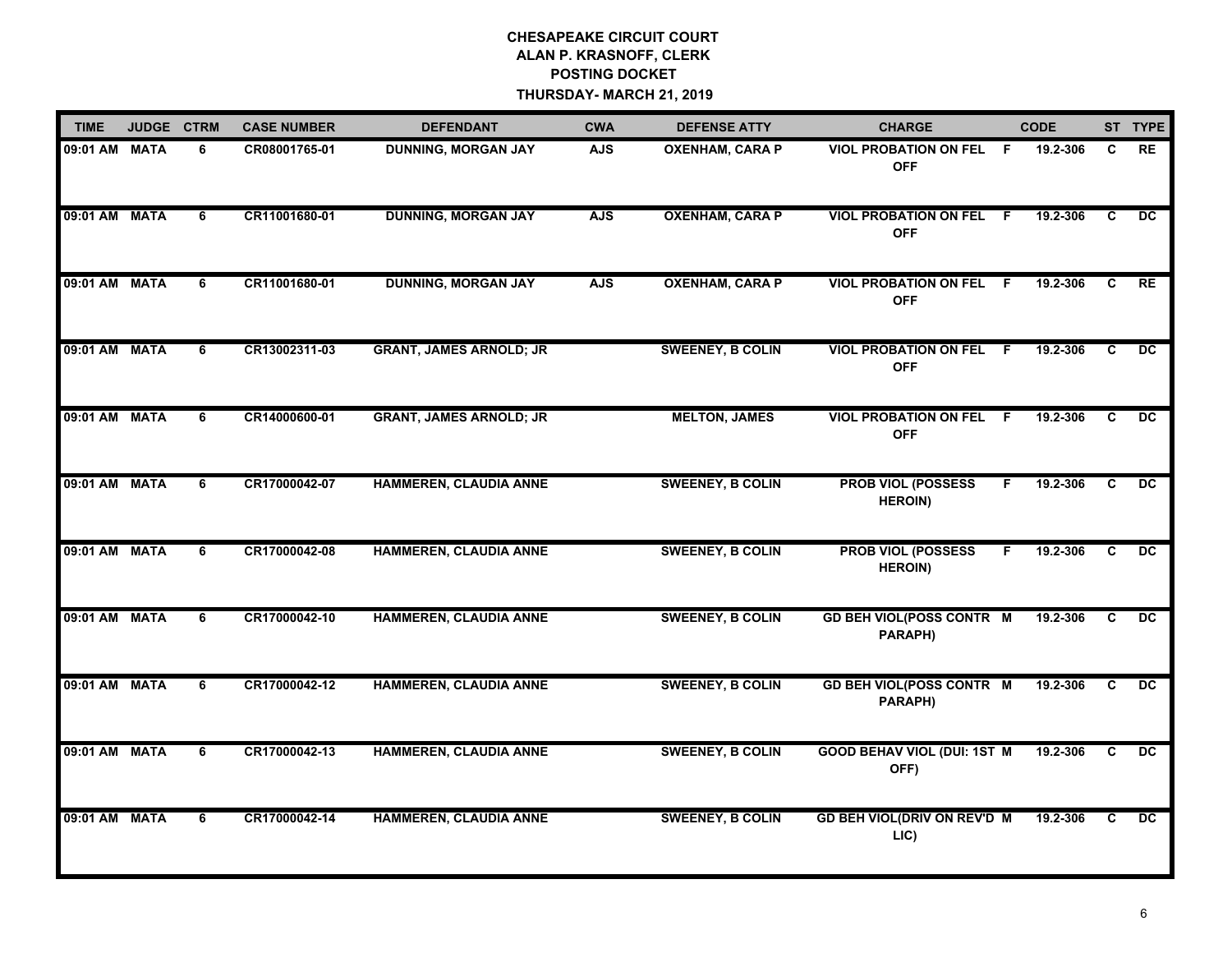| <b>TIME</b>   | JUDGE CTRM  |   | <b>CASE NUMBER</b> | <b>DEFENDANT</b>               | <b>CWA</b> | <b>DEFENSE ATTY</b>           | <b>CHARGE</b>                                     |    | <b>CODE</b>     |   | ST TYPE         |
|---------------|-------------|---|--------------------|--------------------------------|------------|-------------------------------|---------------------------------------------------|----|-----------------|---|-----------------|
| 09:01 AM      | <b>MATA</b> | 6 | CR18000716-00      | HAMMEREN, CLAUDIA ANNE         |            | <b>HOGAN, DANIEL</b>          | <b>GRAND LARCENY</b>                              | F. | 18.2-95         | C | <b>DC</b>       |
| 09:01 AM MATA |             | 6 | CR18000716-01      | <b>HAMMEREN, CLAUDIA ANNE</b>  |            | <b>MUSSONI, ERIK</b>          | <b>STOLEN PROPERTY</b>                            |    | F 18.2-108.01 C |   | <b>DC</b>       |
| 09:01 AM MATA |             | 6 | CR18000716-02      | <b>HAMMEREN, CLAUDIA ANNE</b>  |            | <b>MUSSONI, ERIK</b>          | <b>OBTAIN MONEY FALSELY/INT M</b><br><b>FRAUD</b> |    | 18.2-178        | C | DC.             |
| 09:01 AM MATA |             | 6 | CR14001421-01      | <b>HOLT, JAMES BRANDON</b>     |            | <b>SPENCER, JO ANNE</b>       | <b>VIOL PROBATION ON FEL F</b><br><b>OFF</b>      |    | 19.2-306        | C | <b>DC</b>       |
| 09:01 AM MATA |             | 6 | CR18000935-00      | <b>JAMES, HEATHER MARIE</b>    |            | <b>WOOTEN, MATTHEW C</b>      | <b>POSSESS HEROIN</b>                             | F  | 18.2-250        | C | <b>DC</b>       |
| 09:01 AM MATA |             | 6 | CR17000976-00      | <b>KARNES, LOREN ALBERTSON</b> | <b>AJS</b> | <b>HOLDER, WILLIAM JOSHUA</b> | <b>POSSESS FENTANYL</b>                           | F. | 18.2-250        | в | $\overline{DC}$ |
| 09:01 AM MATA |             | 6 | CR17000976-01      | <b>KARNES, LOREN ALBERTSON</b> | <b>AJS</b> | <b>HOLDER, WILLIAM JOSHUA</b> | POSSESS PARPHERNALIA M                            |    | 54.1-3466       | в | DC.             |
| 09:01 AM      | <b>MATA</b> | 6 | CR17000976-02      | <b>KARNES, LOREN ALBERTSON</b> | <b>AJS</b> | <b>HOLDER, WILLIAM JOSHUA</b> | <b>POSSESS MARIJUANA</b>                          | м  | 18.2-250.1      | B | <b>DC</b>       |
| 09:01 AM MATA |             | 6 | CR17001340-00      | <b>KARNES, LOREN ALBERTSON</b> | <b>AJS</b> | <b>FLANDERS, JOSHUA B</b>     | <b>CONSPIRE TO COMMIT</b><br><b>LARCENY</b>       | F  | $18.2 - 23$     | C | $\overline{DC}$ |
| 09:01 AM MATA |             | 6 | CR17001340-01      | <b>KARNES, LOREN ALBERTSON</b> | <b>AJS</b> | <b>FLANDERS, JOSHUA B</b>     | <b>GRAND LARCENY</b>                              | F. | 18.2-95         | C | <b>DC</b>       |
| 09:01 AM MATA |             | 6 | CR17001340-02      | <b>KARNES, LOREN ALBERTSON</b> | <b>AJS</b> | <b>FLANDERS, JOSHUA B</b>     | <b>LARCENY W/INTENT TO</b><br><b>SELL</b>         |    | F 18.2-108.01 C |   | DC              |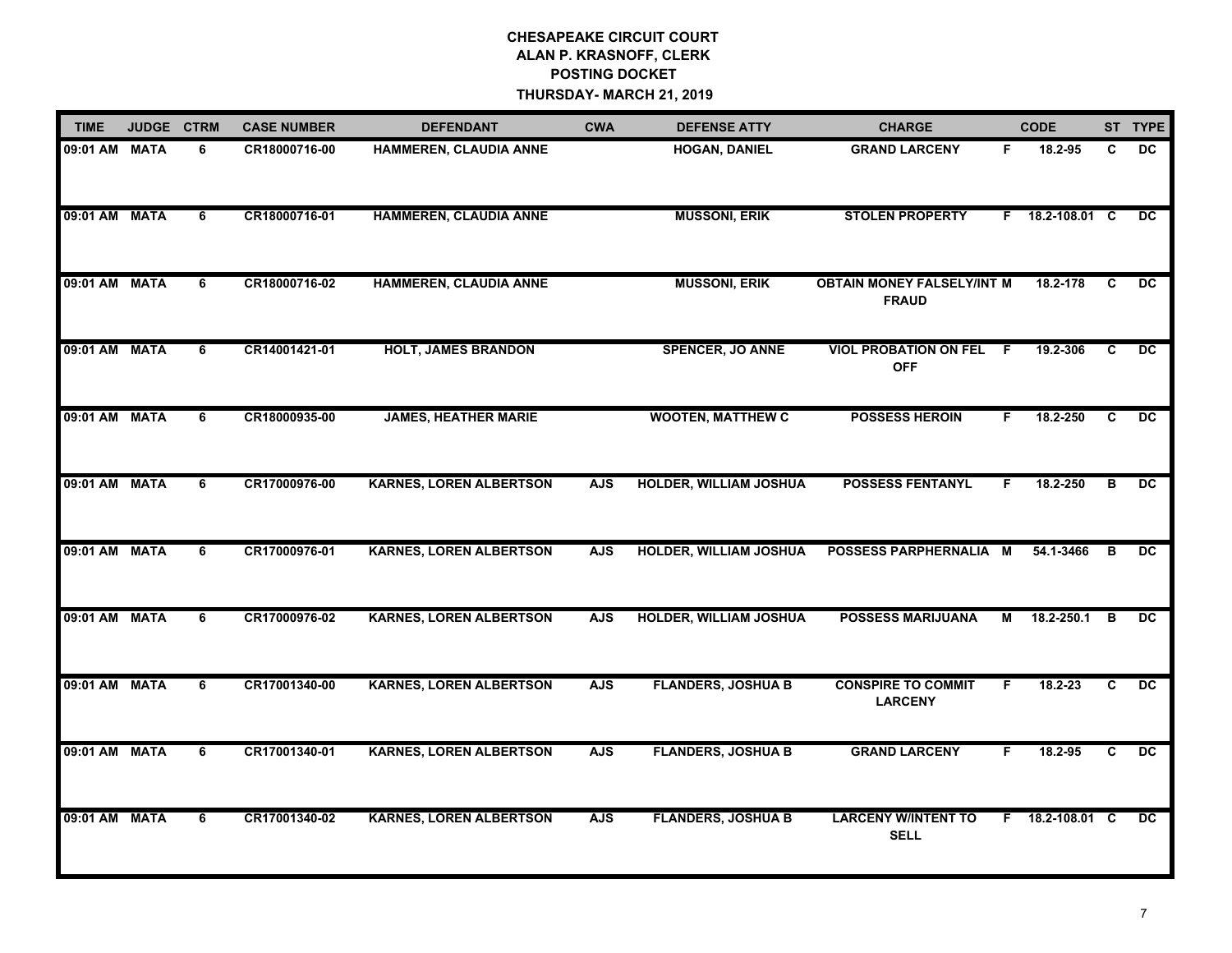| <b>TIME</b>   | JUDGE CTRM  |   | <b>CASE NUMBER</b> | <b>DEFENDANT</b>                | <b>CWA</b> | <b>DEFENSE ATTY</b>       | <b>CHARGE</b>                                     | <b>CODE</b>     |   |                | ST TYPE         |
|---------------|-------------|---|--------------------|---------------------------------|------------|---------------------------|---------------------------------------------------|-----------------|---|----------------|-----------------|
| 09:01 AM MATA |             | 6 | CR17001340-03      | <b>KARNES, LOREN ALBERTSON</b>  | <b>AJS</b> | <b>FLANDERS, JOSHUA B</b> | <b>OBTAIN MONEY BY FALSE F</b><br><b>PRETENSE</b> | 18.2-178        |   | C              | <b>DC</b>       |
| 09:01 AM MATA |             | 6 | CR17001340-05      | <b>KARNES, LOREN ALBERTSON</b>  | <b>AJS</b> | <b>FLANDERS, JOSHUA B</b> | <b>GRAND LARCENY</b>                              | 18.2-95<br>F    |   | C              | $\overline{DC}$ |
| 09:01 AM MATA |             | 6 | CR10000091-03      | <b>KLEMSTINE, NATHAN ROBERT</b> |            | <b>SPENCER, JOANNE</b>    | <b>VIOL PROBATION ON FEL</b><br><b>OFF</b>        | 19.2-306<br>- F | C |                | $\overline{p}$  |
| 09:01 AM MATA |             | 6 | CR15001732-00      | <b>KLEMSTINE, NATHAN ROBERT</b> |            | <b>SPENCER, JO ANNE</b>   | <b>ELUDE</b>                                      | 46.2-817<br>F   |   | C              | DC              |
| 09:01 AM MATA |             | 6 | CR06A01886-01      | LITTLE, JEDEDIAH WILLIAM        | <b>AJS</b> | <b>SHANNON, KRISTEN M</b> | PROB VIOL(POSS BURGLARS F<br>TOOLS)               | 19.2-306        |   | C              | DC              |
| 09:01 AM      | <b>MATA</b> | 6 | CR06A01887-01      | LITTLE, JEDEDIAH WILLIAM        | <b>AJS</b> | <b>SHANNON, KRISTEN M</b> | PROB VIOL (CONCEALMENT) F                         | 19.2-306        |   | $\overline{c}$ | $\overline{DC}$ |
| 09:01 AM MATA |             | 6 | CR12001284-05      | LITTLE, JEDEDIAH WILLIAM        | <b>AJS</b> | <b>SHANNON, KRISTEN M</b> | <b>PROB VIOL (GRAND</b><br><b>LARCENY)</b>        | 19.2-306<br>F.  |   | C              | $\overline{DC}$ |
| 09:01 AM MATA |             | 6 | CR12001284-06      | LITTLE, JEDEDIAH WILLIAM        | <b>AJS</b> | <b>SHANNON, KRISTEN M</b> | <b>PROB VIOL (TRESPASS)</b>                       | 19.2-306<br>м   |   | C              | DC              |
| 09:01 AM MATA |             | 6 | CR12001284-07      | LITTLE, JEDEDIAH WILLIAM        | <b>AJS</b> | <b>SHANNON, KRISTEN M</b> | <b>PROB VIOL (GRAND</b><br><b>LARCENY)</b>        | 19.2-306<br>F.  |   | C              | $\overline{DC}$ |
| 09:01 AM MATA |             | 6 | CR11001989-08      | <b>MILLS, JAMES DAVID</b>       | <b>AEP</b> | SWIFT-SHERARD, Sanita A.  | <b>PROB VIOL (POSSESS</b><br><b>COCAINE)</b>      | 19.2-306<br>F   |   | C              | DC              |
| 09:01 AM MATA |             | 6 | CR13000625-01      | <b>PARDEE, DANIEL THOMAS</b>    |            | <b>KORSLUND, ERIC</b>     | <b>VIOL PROBATION ON FEL</b><br><b>OFF</b>        | -F<br>19.2-306  |   | C              | DC              |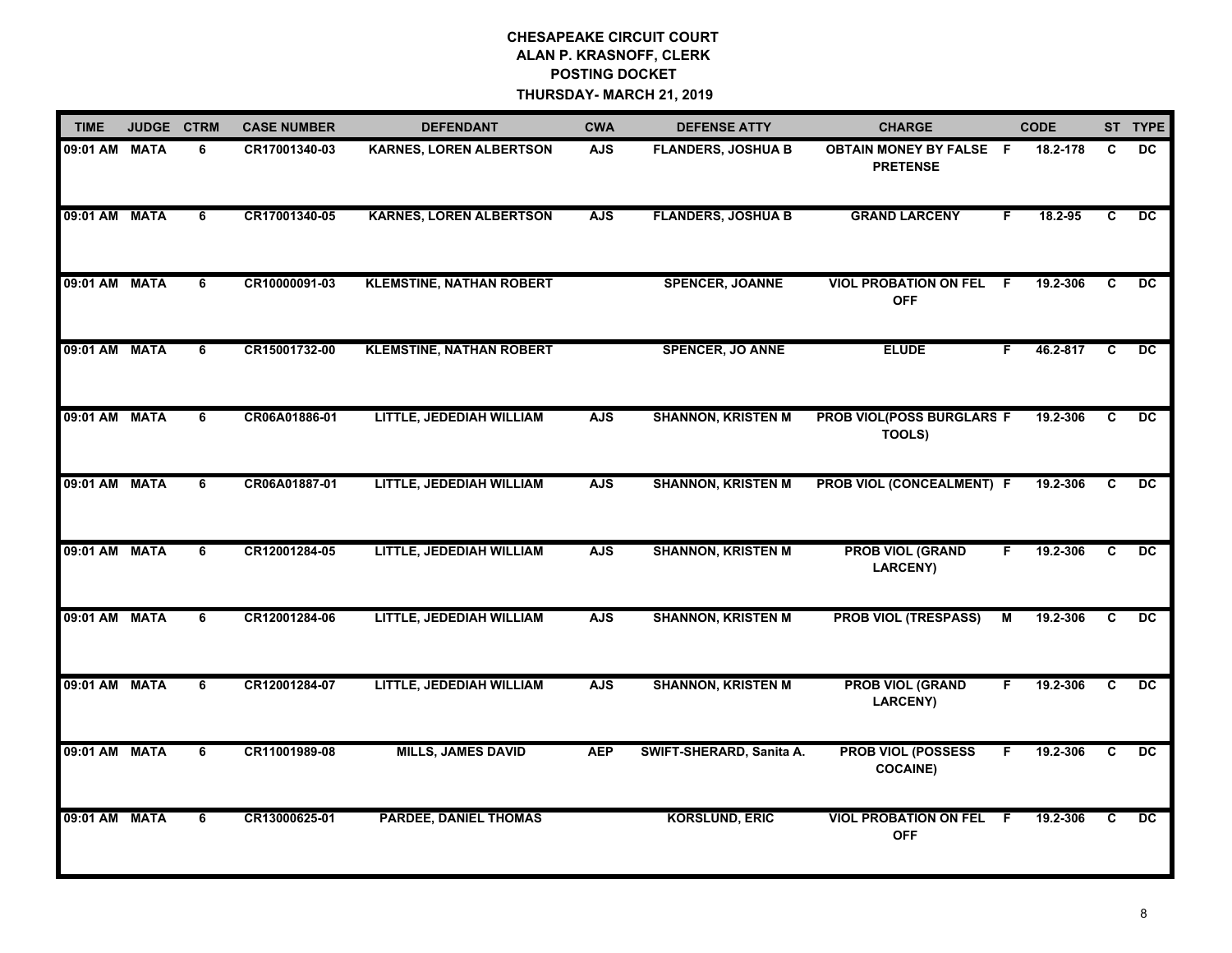| <b>TIME</b>   | JUDGE CTRM |   | <b>CASE NUMBER</b> | <b>DEFENDANT</b>                             | <b>CWA</b> | <b>DEFENSE ATTY</b>          | <b>CHARGE</b>                                |    | <b>CODE</b> |                | ST TYPE         |
|---------------|------------|---|--------------------|----------------------------------------------|------------|------------------------------|----------------------------------------------|----|-------------|----------------|-----------------|
| 09:01 AM MATA |            | 6 | CR15000698-01      | PARLETT, KENNETH RAY; JR                     |            | <b>RENNINGER, NICHOLAS D</b> | <b>PROB VIOL (GRAND</b><br><b>LARCENY)</b>   | F. | 19.2-306    | C              | <b>DC</b>       |
| 09:01 AM MATA |            | 6 | CR17001317-00      | PARLETT, KENNETH RAY; JR                     |            | Sacks, Andrew M.             | <b>POSSESS COCAINE</b>                       | F. | 18.2-250    | в              | <b>DC</b>       |
| 09:01 AM MATA |            | 6 | CR17001958-00      | PITRE, ALEXANDER BRUCE; JR                   | <b>AWW</b> | Winn, A. Robinson            | <b>POSSESS HEROIN</b>                        | F  | 18.2-250    | C              | $\overline{DC}$ |
| 09:01 AM MATA |            | 6 | CR17001958-01      | PITRE, ALEXANDER BRUCE; JR                   | <b>AWW</b> | Winn, A. Robinson            | <b>POSSESS COCAINE</b>                       | F. | 18.2-250    | C              | <b>DC</b>       |
| 09:01 AM MATA |            | 6 | CR18001405-00      | PITRE, ALEXANDER BRUCE; JR                   | AWW        | Jones, David L.              | <b>POSSESS HEROIN</b>                        | F  | 18.2-250    | C.             | $\overline{DC}$ |
| 09:01 AM MATA |            | 6 | CR12001883-01      | PITTS-WORRELL, PATIENCE PATRIC               |            | <b>DUNN, JASON A</b>         | <b>VIOL PROBATION ON FEL F</b><br><b>OFF</b> |    | 19.2-306    | $\overline{c}$ | $\overline{DC}$ |
| 09:01 AM MATA |            | 6 |                    | CR12003172-01 PITTS-WORRELL, PATIENCE PATRIC |            | <b>DUNN, JASON A</b>         | <b>VIOL PROBATION ON FEL F</b><br><b>OFF</b> |    | 19.2-306    | $\mathbf{C}$   | $\overline{DC}$ |
| 09:01 AM MATA |            | 6 | CR12001648-03      | <b>REED, JONATHAN PATRICK</b>                | <b>PLS</b> | <b>JELICH, JOHN</b>          | <b>PROB VIOL (PETIT LARC.-</b><br>3RD)       | F. | 19.2-306    | C              | <b>DC</b>       |
| 09:01 AM MATA |            | 6 | CR12001766-03      | <b>REED, JONATHAN PATRICK</b>                | <b>PLS</b> | <b>JELICH, JOHN</b>          | <b>PROB VIOL (PETIT LARC.-</b><br>3RD)       | F. | 19.2-306    | C              | DC.             |
| 09:01 AM MATA |            | 6 | CR15000085-02      | <b>REED, JONATHAN PATRICK</b>                | <b>PLS</b> | <b>JELICH, JOHN</b>          | <b>PROB VIOL (POSSESS</b><br><b>HEROIN)</b>  | F  | 19.2-306    | C              | $\overline{DC}$ |
| 09:01 AM MATA |            | 6 | CR08001825-01      | <b>ROSS, CALVIN LIONEL</b>                   | <b>AMF</b> | <b>TAYLOR, MATTHEW T; SR</b> | <b>PROB VIOL (GRAND</b><br>LARCENY)          | F. | 19.2-306    | C              | DC              |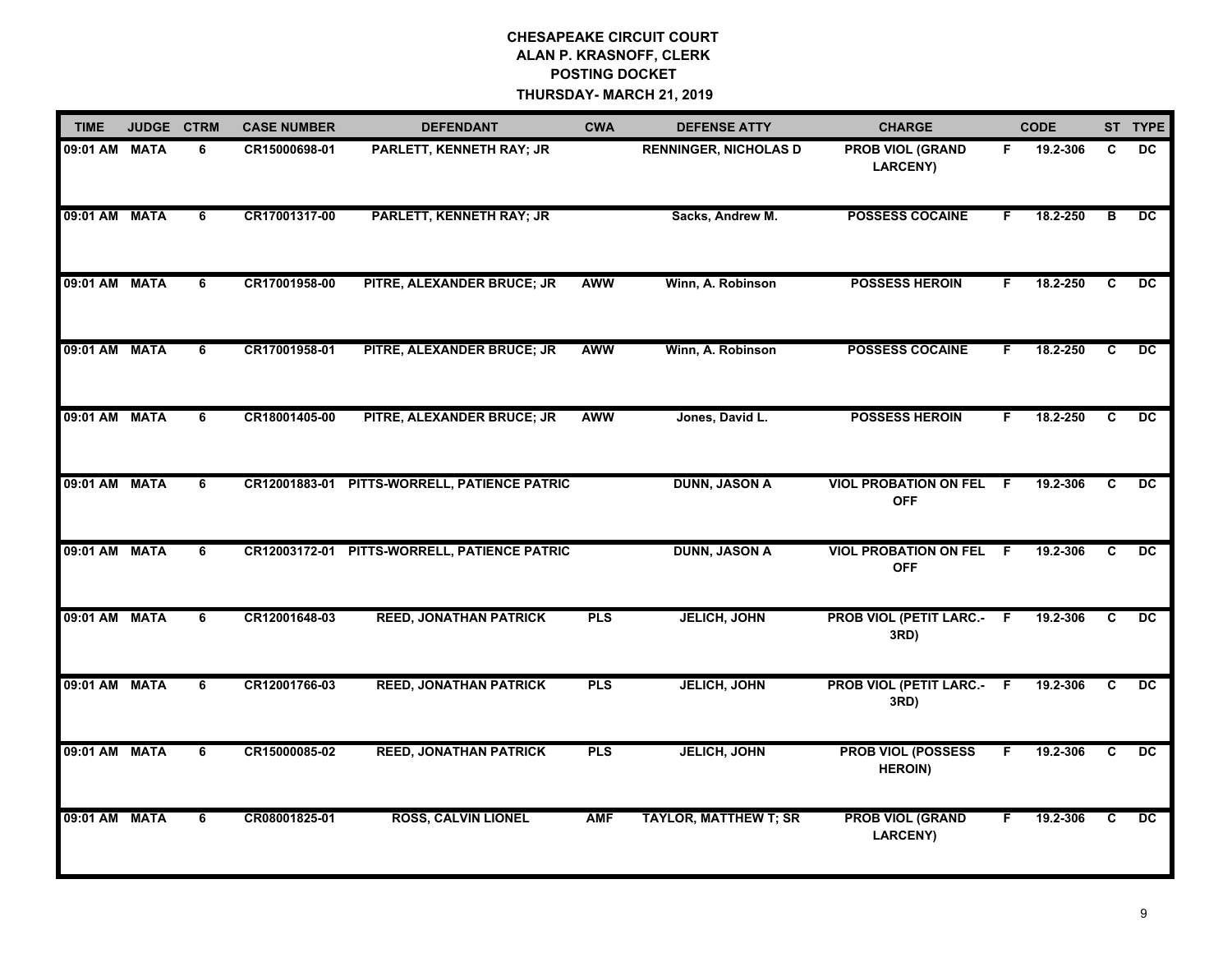| <b>TIME</b>   | JUDGE CTRM |   | <b>CASE NUMBER</b> | <b>DEFENDANT</b>                 | <b>CWA</b>      | <b>DEFENSE ATTY</b>    | <b>CHARGE</b>                                  | <b>CODE</b> |          |                | ST TYPE         |
|---------------|------------|---|--------------------|----------------------------------|-----------------|------------------------|------------------------------------------------|-------------|----------|----------------|-----------------|
| 09:01 AM MATA |            | 6 | CR17001150-01      | <b>SHELTON, JOSHUA REED</b>      | <b>AJS</b>      | <b>OXENHAM, CARA P</b> | VIOL PROBATION OF MISD M<br><b>OFF</b>         |             | 19.2-306 | C              | <b>DC</b>       |
| 09:01 AM MATA |            | 6 | CR18002096-00      | <b>SHELTON, JOSHUA REED</b>      | <b>AJS</b>      | <b>FORSTIE, AARON</b>  | <b>POSSESS COCAINE</b>                         | F           | 18.2-250 | C              | <b>DC</b>       |
| 09:01 AM MATA |            | 6 | CR08003405-02      | <b>SMITH, DAVID WAYNE</b>        | <b>AEP</b>      | <b>WOOD, SHELLY F</b>  | PROB VIOL (DAMAGE PROP- F<br>FEL)              |             | 19.2-306 | $\overline{c}$ | $\overline{p}$  |
| 09:01 AM MATA |            | 6 | CR08003406-02      | <b>SMITH, DAVID WAYNE</b>        | <b>AEP</b>      | <b>WOOD, SHELLY F</b>  | <b>PROB VIOL (STAT.</b><br><b>BURGLARY)</b>    | F           | 19.2-306 | C              | DC              |
| 09:01 AM MATA |            | 6 | CR08003408-02      | <b>SMITH, DAVID WAYNE</b>        | <b>AEP</b>      | <b>WOOD, SHELLY F</b>  | PROB VIOL (GRAND LARC.) F                      |             | 19.2-306 | C              | $\overline{DC}$ |
| 09:01 AM MATA |            | 6 | CR14002098-03      | <b>SMITH, THOMAS ANDREW</b>      | <b>BKF</b>      |                        | <b>PROB VIOL POSSESS</b><br><b>COCAINE</b>     | F           | 19.2-306 | $\overline{c}$ | DC              |
| 09:01 AM MATA |            | 6 | CR17002083-03      | <b>SMITH, THOMAS ANDREW</b>      | <b>BKF</b>      |                        | <b>PROB VIOL CHILD</b><br><b>ABUSE/NEGLECT</b> | F.          | 19.2-306 | C              | DC              |
| 09:01 AM MATA |            | 6 | CR16000711-03      | <b>STEPHENS, WHITNEY MELISSA</b> | <b>BW</b>       | Buyrn, William E.      | PROB VIOL (PETIT LARCENY: F<br>3RD)            |             | 19.2-306 | C              | <b>DC</b>       |
| 09:01 AM MATA |            | 6 | CR16000711-04      | <b>STEPHENS, WHITNEY MELISSA</b> | <b>BW</b>       | Buyrn, William E.      | <b>PROB VIOL (POSSESS</b><br><b>HEROIN)</b>    | F.          | 19.2-306 | C              | $\overline{DC}$ |
| 09:01 AM MATA |            | 6 | CR16001178-07      | <b>STEPHENS, WHITNEY MELISSA</b> | $\overline{BW}$ | Buyrn, William E.      | PROB VIOL (CREDIT CARD F<br>THEFT)             |             | 19.2-306 | C              | $\overline{DC}$ |
| 09:01 AM MATA |            | 6 | CR16001178-08      | <b>STEPHENS, WHITNEY MELISSA</b> | <b>BW</b>       | Buyrn, William E.      | <b>PROB VIOL(PETIT LARC-</b><br>3RD+ OFF)      | F           | 19.2-306 | C              | $\overline{DC}$ |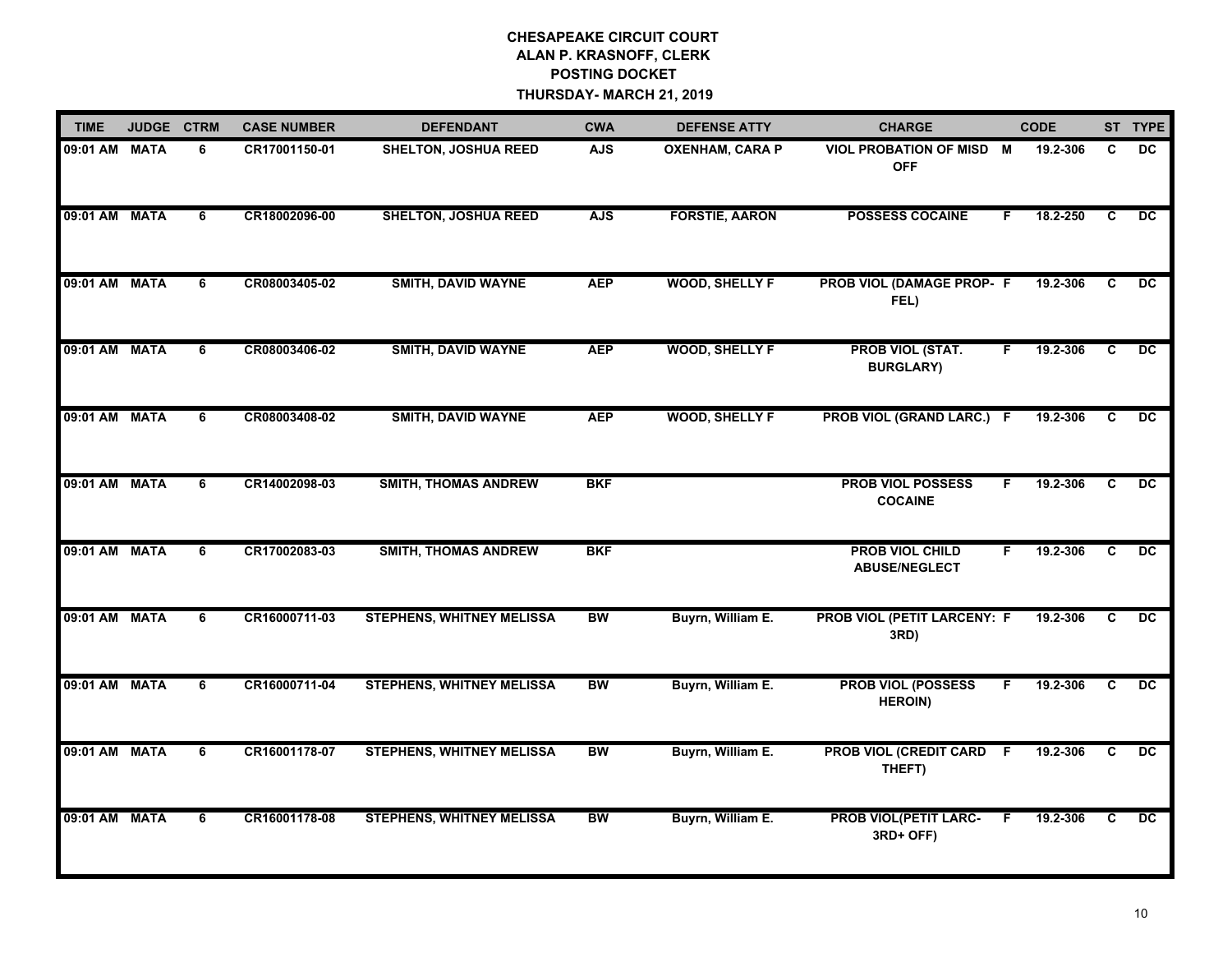| <b>TIME</b>   | JUDGE CTRM |   | <b>CASE NUMBER</b> | <b>DEFENDANT</b>                  | <b>CWA</b> | <b>DEFENSE ATTY</b>      | <b>CHARGE</b>                                 |     | <b>CODE</b> |    | ST TYPE         |
|---------------|------------|---|--------------------|-----------------------------------|------------|--------------------------|-----------------------------------------------|-----|-------------|----|-----------------|
| 09:01 AM MATA |            | 6 | CR17001129-00      | <b>TEW, CYNTHIA RAE</b>           |            | <b>SACKS, ANDREW</b>     | <b>POSSESS HEROIN</b>                         | F.  | 18.2-250    | в  | <b>DC</b>       |
| 09:01 AM MATA |            | 6 | CR17001129-01      | <b>TEW, CYNTHIA RAE</b>           |            | <b>SACKS, ANDREW</b>     | <b>PETIT LARCENY</b>                          | м   | 18.2-96     | в  | DC.             |
| 09:01 AM MATA |            | 6 | CR17001129-02      | <b>TEW, CYNTHIA RAE</b>           |            | <b>SACKS, ANDREW</b>     | <b>POSSESS FENTANYL</b>                       | F   | 18.2-250    | C  | $\overline{p}$  |
| 09:01 AM MATA |            | 6 | CR08002968-02      | <b>TOLSON, CHRISTOPHER ROBERT</b> |            | <b>PASS, STEPHANIE P</b> | <b>VIOL PROBATION ON FEL F</b><br><b>OFF</b>  |     | 19.2-306    | C. | DC              |
| 09:01 AM MATA |            | 6 | CR09003527-01      | <b>TOLSON, CHRISTOPHER ROBERT</b> |            | <b>PASS, STEPHANIE P</b> | <b>VIOL PROBATION ON FEL F</b><br><b>OFF</b>  |     | 19.2-306    | C  | DC.             |
| 09:01 AM MATA |            | 6 | CR09003528-01      | <b>TOLSON, CHRISTOPHER ROBERT</b> |            | <b>PASS, STEPHANIE P</b> | <b>VIOL PROBATION ON FEL</b><br><b>OFF</b>    | -F. | 19.2-306    | C  | $\overline{DC}$ |
| 09:01 AM MATA |            | 6 | CR09003529-01      | <b>TOLSON, CHRISTOPHER ROBERT</b> |            | <b>PASS, STEPHANIE P</b> | <b>VIOL PROBATION ON FEL F</b><br><b>OFF</b>  |     | 19.2-306    | C  | <b>DC</b>       |
| 09:01 AM MATA |            | 6 | CR09003530-01      | <b>TOLSON, CHRISTOPHER ROBERT</b> |            | <b>PASS, STEPHANIE P</b> | <b>VIOL PROBATION ON FEL F</b><br><b>OFF</b>  |     | 19.2-306    | C  | <b>DC</b>       |
| 09:01 AM MATA |            | 6 | CR09003531-01      | <b>TOLSON, CHRISTOPHER ROBERT</b> |            | <b>PASS, STEPHANIE P</b> | <b>VIOL PROBATION ON FEL F</b><br><b>OFF</b>  |     | 19.2-306    | C  | $\overline{DC}$ |
| 09:01 AM MATA |            | 6 | CR09003532-01      | <b>TOLSON, CHRISTOPHER ROBERT</b> |            | <b>PASS, STEPHANIE P</b> | <b>VIOL PROBATION OF MISD M</b><br><b>OFF</b> |     | 19.2-306    | C  | DC              |
| 09:01 AM MATA |            | 6 | CR09003753-01      | <b>TOLSON, CHRISTOPHER ROBERT</b> |            | <b>PASS, STEPHANIE P</b> | <b>VIOL PROBATION ON FEL F</b><br><b>OFF</b>  |     | 19.2-306    | C. | <b>DC</b>       |